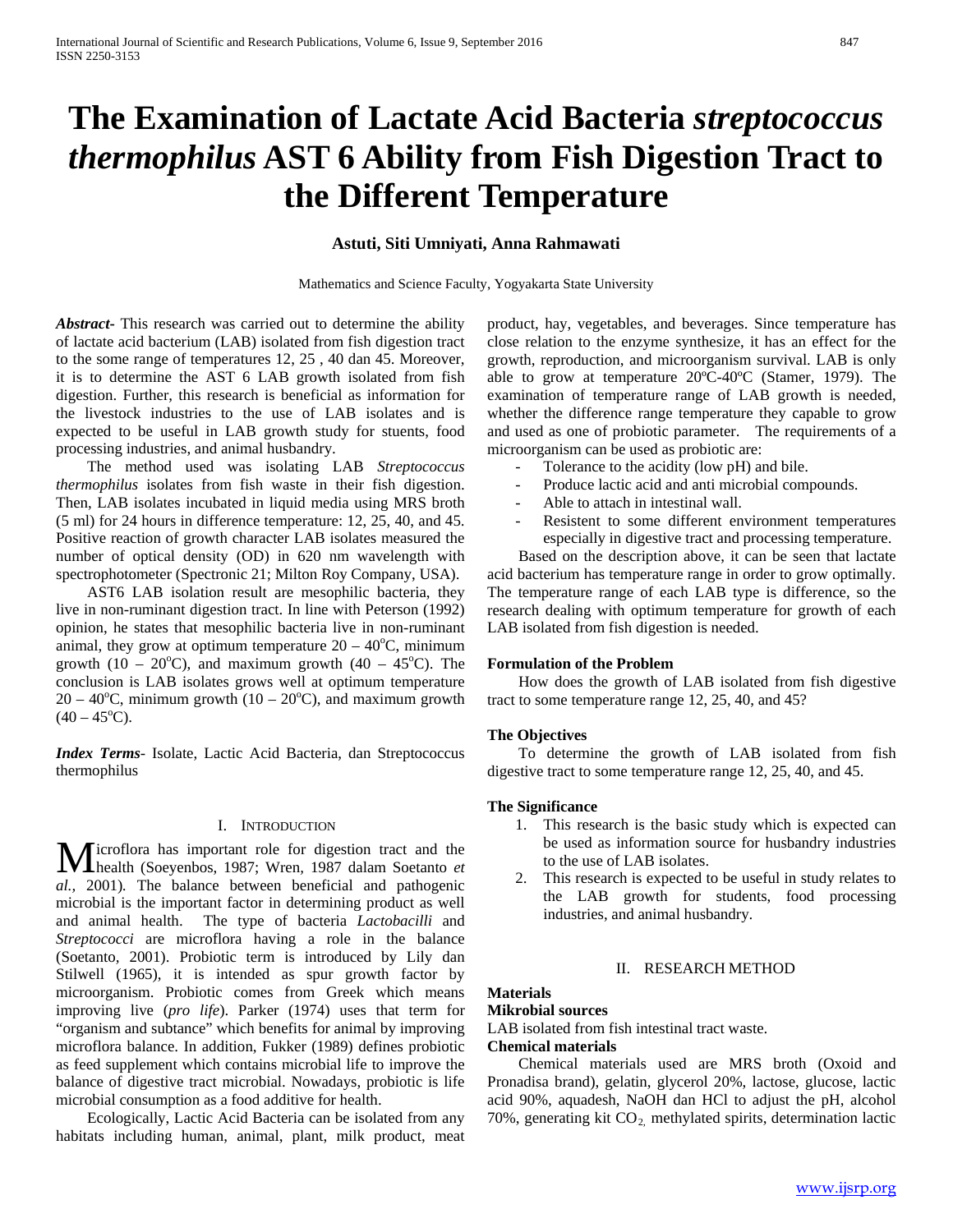acid level reagent, *gram stanning* reagent,  $H_2O_2$ ,  $CO_2$ , and bile salt (Oxoid brand)*.*

| А. | Tools |
|----|-------|
|    |       |

|              | <b>Tools</b>           |                       |                     |
|--------------|------------------------|-----------------------|---------------------|
| a)           | Petridist              | <i>i</i> ) Erlenmeyer | s) Thermometer      |
| b)           | Beaker glass           | k) Microscope         | t) Paper labels     |
| C)           | Measuring cup          | l) Object glass       | u) Cotton           |
| d)           | Measuring pipette      | m) Ose needle         | v) Rubber           |
| e)           | Test tube              | n) Stove              | w) Oven drive       |
|              | Autoclave              | o) Micropipette       | x) Spectrometer     |
| g)           | Test tube rack         | p) Bunsen             | y) Cuvet tube       |
| h)           | LAF (Laminar Air Flow) | q) Loupe              | z) Centrifudge tube |
| $\mathbf{i}$ | Analytical scales      | r) pH meter           |                     |

#### **B. Research method**

#### MRS MEDIUM

MRS broth (Oxoid) composition:

| а. | 1\% peptone                           | e. $0.1\%$ tween 80                                | i. 0,02% $MgSO4.7H2O$ |  |  |
|----|---------------------------------------|----------------------------------------------------|-----------------------|--|--|
|    | b. 0,8% lab lemco powder              | f. 0,2% dipotasium hydrogen j. 0,005% $MnSO4.4H2O$ |                       |  |  |
|    |                                       | phospate                                           |                       |  |  |
|    | a. 0,4% yeast extract                 | g. 0,5% sodium asetat. $3H_2O$                     |                       |  |  |
| b. | Subtrate<br>with<br>(glucose)         | h. 0,2% citric triamonium                          |                       |  |  |
|    | based<br>concentrate<br><sub>on</sub> |                                                    |                       |  |  |
|    | treatments 0.5%, 1%, 1.5%,            |                                                    |                       |  |  |
|    | 2%)                                   |                                                    |                       |  |  |
|    |                                       |                                                    |                       |  |  |

MRS broth (Pronadisa) composition:

|                 |                          | a. 1% bacteriological e. 0,2% dipotasium hydrogen i. 0,02% Magnesium sulfate |                         |
|-----------------|--------------------------|------------------------------------------------------------------------------|-------------------------|
| peptone         |                          | phosphate                                                                    |                         |
|                 | b. $0.8\%$ meat extract  | f. $0.1\%$ tween 80                                                          | <i>i.</i> 0,005% Mangan |
|                 | c. $0.4\%$ yeast extract | g. 0,5% sodium asetat. $3H_2O$                                               |                         |
| $d.$ 2% dextrin |                          | h. 0,2% citric ammonium                                                      |                         |
|                 |                          |                                                                              |                         |

## **Materials:**

 Lactic Acid Bacteria isolated (LAB**,** MRS broth, TCA 10%,  $CuSO<sub>4</sub>$  20 %, distilled water,  $Ca(OH)<sub>2</sub>$ , ice water, para hidroksibipenil solution, concentrated  $H_2SO_4$ , alcohol 70%)

## **Research Variables:**

Independent Variables : temperature 12, 25, 40, and 45

Dependent Variables : the bacteria growth which measured OD (Optical Density)

# **Procedures**

a. Preparation

- The tools used were sterilized by autoclaving at temperature 121ºC with a pressure 1 atm for 15 minutes.

- MRS broth media:

MRS Liquid Medium:

1. Dissolve 5, 2 gram MRS into 100 ml aquadesh, diluted with strirer until homogoneous.

 $\rightarrow$ 

- 2. Ensure medium pH 6, 5.
- 3. Heat medium until boiling in 3 times then divide 4 ml for each tube.
- 4. Digasi with  $CO<sub>2</sub>$  till anaerobic condition then closed and sterilized by by autoclaving at temperature 121ºC with a pressure 1 atm for 15 minutes.
	- b. Activate LAB isolated from fish digestive tract. Inoculating the culture result as much as 10% in liquid MRS media (MRS broth) 2 x 10 ml. Then, incubate that culture at temperature 37°C for 24 hours.
	- c. Growh examination to the temperature;

 LAB isolates were incubated in liquid media using MRS broth (5 ml) for 24 hours at different temperature: 12, 25, 40, and 45. Positive reaction of growth character LAB isolates was measured the number of optical density (OD) in 620 nm wavelength with spectrophotometer (Spectronic 21; Milton Roy Company, USA).

## III. RESULTS AND DISCUSSION

 Isolates AST 6 survival test at refrigerator temperature (12°C), room temperature (25 °C), 40°C dan 45°C, as shown in the Table 1.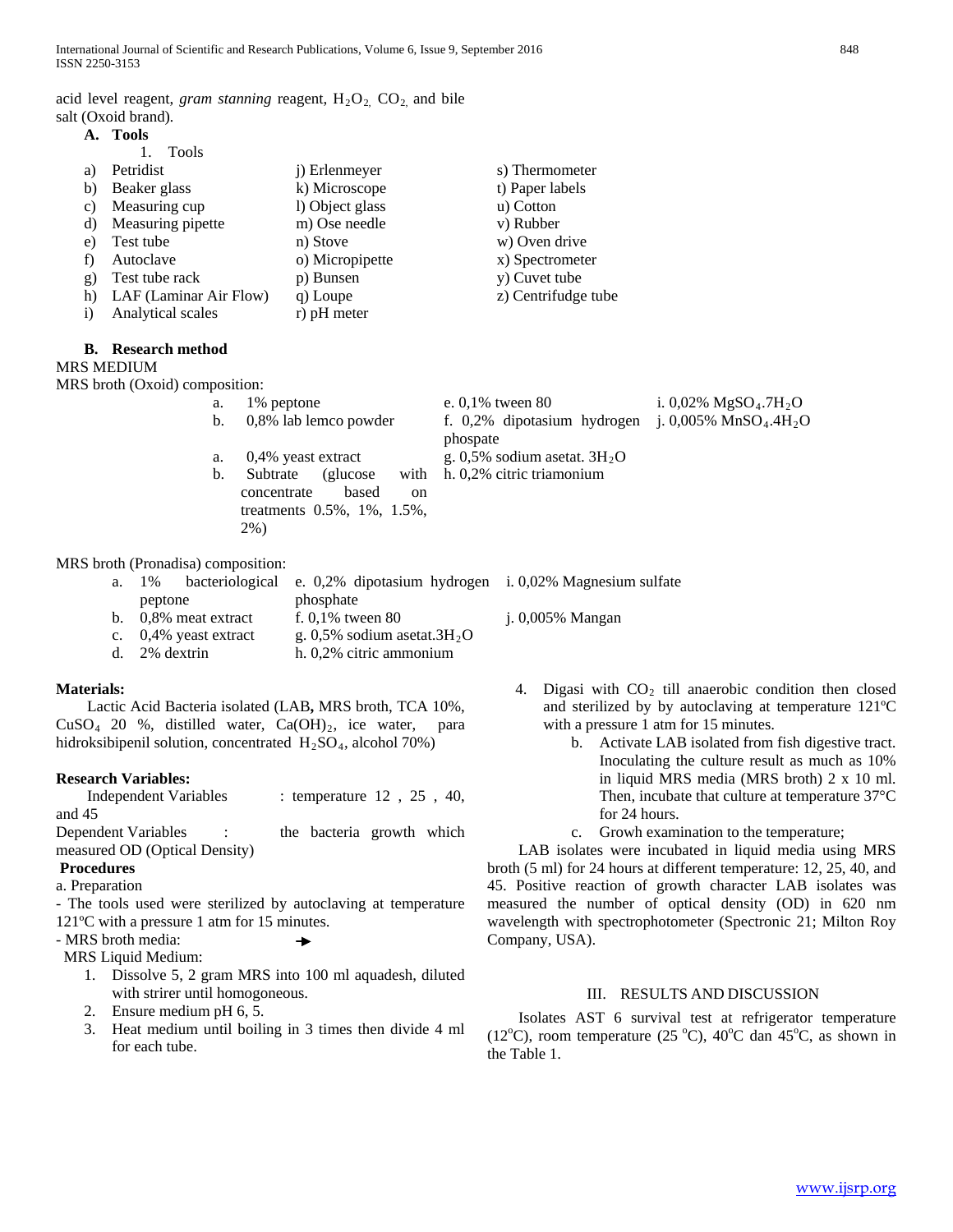|                   | JAM KE-  |       |       |       |       |       |       |       |       |       |       |
|-------------------|----------|-------|-------|-------|-------|-------|-------|-------|-------|-------|-------|
| TEMP.             | $\theta$ | 0.5   |       | 2     |       | 4     | 5     | 6     |       | 8     | 9     |
| $12^{\circ}$ C    | 0.192    | 0.187 | 0.194 | 0.204 | 0.196 | 0.203 | 0.209 | 0.217 | 0.220 | 0.226 | 0.227 |
| 20oC              | 0.190    | 0.198 | 0.210 | 0.245 | 0.315 | 0.405 | 0.514 | 0.627 | 0.717 | 0.799 | 0,864 |
| 40 <sub>o</sub> C | 0.190    | 0.220 | 0.244 | 0.406 | 0.664 | 0.852 | 0.927 | 0.990 | 1.019 | 1,025 | 1,031 |
| 450C              | 1.920    | 0.229 | 0.243 | 0.380 | 0.582 | 0,787 | 0.847 | 0.898 | 0,935 | 0.944 | 0,948 |

**Table. 1. Survival LAB AST6 to the Temperature**

|                | JAM KE- |       |       |       |       |       |       |       |       |  |
|----------------|---------|-------|-------|-------|-------|-------|-------|-------|-------|--|
| <b>SUHU</b>    | 10      | 12    | 14    | 16    | 18    | 20    | 21    | 23    | 24    |  |
| $12^{\circ}$ C | 0.230   | 0.253 | 0.247 | 0.255 | 0,282 | 0.273 | 0.276 | 0.298 | 0,307 |  |
| $20^{\circ}$ C | 0.906   | 1.004 | 1.050 | 1,084 | 1.090 | 1.093 | 1.100 | 1.109 | 1.099 |  |
| $40^{\circ}$ C | 1.028   | 1.041 | 1.064 | 1.069 | 1.090 | 1.094 | 1.107 | 1.118 | 1,113 |  |
| $45^{\circ}$ C | 0.951   | 0.961 | 0,993 | 1.010 | 1.024 | 1.031 | 1.049 | 1.067 | 1.057 |  |

**Figure 1: LAB AST6 Endurance Test to Temperature**

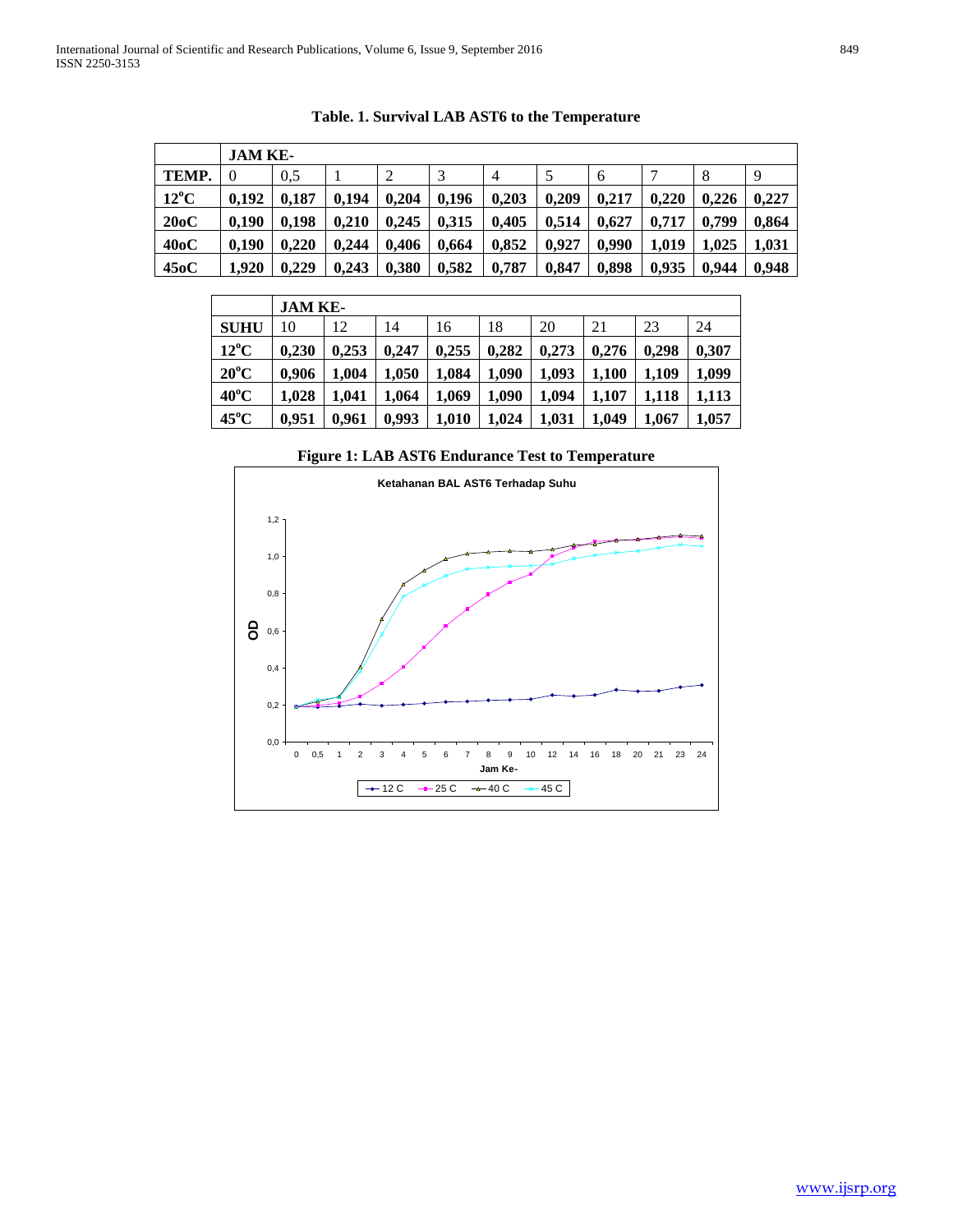



 AST6 LAB isolation result are mesophilic bacteria, they live in non-ruminant digestion tract. In line with Peterson (1992) opinion, he states that mesophilic bacteria live in non-ruminant animal, they grow at optimum temperature  $20 - 40^{\circ}$ C, minimum growth (10 – 20 $^{\circ}$ C), and maximum growth (40 – 45 $^{\circ}$ C). By knowing the growth temperature range will facilitate the further application.

 Ecologically, Lactic Acid Bacteria can be isolated from any habitats including human, animal, plant, milk product, meat product, hay, vegetables, and beverages. Although these microorganism exist in various places but a few species adapts specific environment, such as, is only able to grow on the salt levels, sugar, higher alcohol, 20 – 40 ºC temperature, and is able to ferment various types of mono and disaccharide. Some species are capable to form antagonistic compounds to LAB whicg dominate their environment. (Axelsson, 1998).

#### IV. CONCLUSION

 The result of this research are LAB from fish digestive tract are able to survive at temperature 45 ºC and AST 6 LAB can be probiotic.

#### ACKNOWLEDGEMENTS

- 1. Prof. Dr. Tri Yuwanta, S.U. DEA
- 2. Prof. Dr. Lies Mira Yusiati
- 3. Prof. Dr. Zaenal Bachrudin M.Sc
- 4. Dr. Supadmo, M.S.
- 5. Prof. Eni Harmayani

#### **REFERENCES**

- [1] Astuti, M. 1980*.* Rancangan Percobaan dan Analisis Statistik*.* Fakultas Peternakan*.* UGM*.* Yogyakarta*.*
- [2] Fardias*,* S*.* 1988*.* Microbiologi Pangan*.* PAU Pangan dan Gizi*.* UGM*.* Yogyakarta*.*
- [3] Frost, G. M and D.A Moss. 1987. Produktion Enzyme by Fermentasi. Dalam: Biotekchnology Rehm, M. J and Reed, G. (eds). Vol. 7a. Verlag Chemic, Weinheim.
- [4] Gilliland*,* S*.* E*.* 1990*.* Bacterial Starter Culture for Food*.* 5th ed*.* CRC Press Inc. Florida*.*
- [5] Jeni, B.S.L dan S. E. Rini. 1995. Aktivitas Antimikrobia dari Beberapa Spesies Lactobacillus terhadap Mikrobia Patogen dan perusak Makanan. Buletin Teknologi dan Industri Pangan. 6:2
- [6] Merchen*,* N*,*R*.* 1079*.* Digestion*.* Absorbtion and Excretion in Ruminant*.* Dalam The Ruminant Animal Digestive Phisiology and Nutrition*,* Prentice Hall*,* New Jersey
- [7] Mortvedt-Abiguard*,* C*.*L*..*J*.* Nissen-Meyer*.* B*.* Jelle*.* B Grenov*.* M*.* Skaugen dan I*.* F*.* Nes*.* 1995 Production On pH Independent Bactericidal Activity Of Lactocin as Antibiotik From Lactobacillus sake L-45*.* APPL*.* Eviron*.* Microbial*.* 61: 175-179*.*
- [8] Nahm*,* K*.* H*.* 1992*.* Pracical Gide To Feed Forage and Water Analysis (Accurate Analysis With Minimal Equepment)*.* Yoo Han Publishing Inc*..* Korea*,*
- [9] Oh*,* S*.* S*.*H*.* Kim*.* R*.* W*.* Wirobo*.* 2000*.* Characerization and Purification of Bacteriocin Produced by a Potential Probiotic Cultur Lactobacillus Acidophillus 305C*.* J Dairy Sci*.* 83 : 2747-2752*.*
- [10] Oh, T dan B. Yoshimi. 1998. A new Probitic From Pig Waste and its Effect on Pig . Korea Research Institute of Bioscience and Biotechnology. Korea.
- [11] Paat*,* P*.* C*.* 1999*.* Inokulasi Bakteri Asam Laktat yang Diperoleh Dari Kultur Campuran *Effective Microorganism* Pada Proses Silase Rumput Raja*.* Tesis Fakultas Peternakan*.* UGM*.* Yogyakarta*.*
- [12] Pereira*,* D*.*I*.*A and G*.* R*.* Gibson*.* 2002*.* Cholesterol Assimilation by Lactic Acid Bacteria and Bifidobacteria Isolated from the Human Gut*.* J*.* App and Evironmental Microbiology 68 : 4689-4693
- [13] Sudarmo*.* S*.* M*..* Reza*.* G*.*R*..* Pitono*.* S*..* Like*.* S*.* P*..* Kontribusi Prebiotik pada Formula Untuk Memelihara Ekosistem Mikrobiota Normal pada Usus*.*